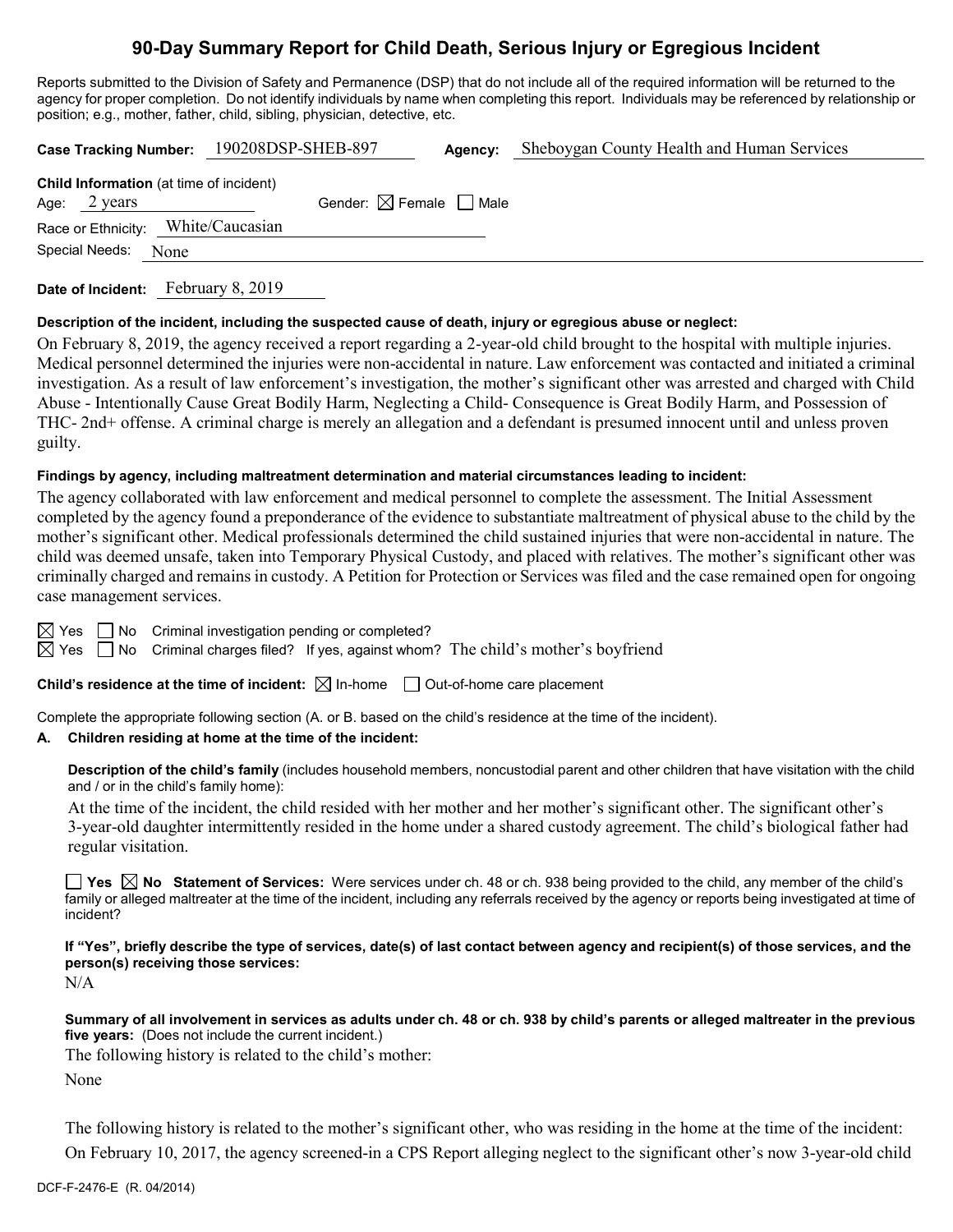by the 3-year-old child's mother and father. An assessment was completed by the agency and the allegation of neglect was unsubstantiated. The case was closed upon completion of the Initial Assessment.

On August 29, 2016, the agency screened-in a CPS Report alleging emotional damage to the significant other's now 3-year old child by the 3-year-old child's father. An assessment was completed by the agency and the allegation of neglect was unsubstantiated. The case was closed upon completion of the Initial Assessment.

#### **Summary of actions taken by the agency under ch. 48, including any investigation of a report or referrals to services involving the child, any member of the child's family living in this household and the child's parents and alleged maltreater.** (Does not include the current incident.)

(Note: Screened out reports listed in this section may include only the date of the report, screening decision, and if a referral to services occurred at Access. Reports that do not constitute a reasonable suspicion of maltreatment or a reason to believe that the child is threatened with harm are not required to be screened in for an Initial Assessment, and no further action is required by the agency.)

The following history is related to the child's mother:

On January 8, 2019 the agency screened-out a CPS Report.

The following history is related to the mother's significant other, who was residing in the home at the time of the incident: On December 27, 2018, the agency screened-out a CPS Report.

On February 10, 2017, the agency screened-in a CPS Report alleging neglect to the significant other's now 3-year-old child by the 3-year-old child's mother and father. An assessment was completed by the agency and the allegation of neglect was unsubstantiated. The case was closed upon completion of the Initial Assessment.

On August 29, 2016, the agency screened-in a CPS Report alleging emotional damage to the significant other's now 3-year old child by the 3-year-old child's father. An assessment was completed by the agency and the allegation of neglect was unsubstantiated. The case was closed upon completion of the Initial Assessment.

### **Summary of any investigation involving the child, any member of the child's family and alleged maltreater conducted under ch. 48 and any services provided to the child and child's family since the date of the incident:**

The agency collaborated with law enforcement and medical personnel to complete the assessment. The Initial Assessment completed by the agency found a preponderance of the evidence to substantiate maltreatment of physical abuse to the child by the mother's significant other. Medical professionals determined the child sustained injuries that were non-accidental in nature. The child was deemed unsafe, taken into Temporary Physical Custody, and placed with relatives. The mother's significant other was criminally charged and remains in custody. A Petition for Protection or Services was filed and the case remained open for ongoing case management services.

# **B. Children residing in out-of-home care (OHC) placement at time of incident:**

#### **Description of the OHC placement and basis for decision to place child there:** N/A

**Description of all other persons residing in the OHC placement home:**

N/A

**Licensing history:** Including type of license, duration of license, summary of any violations by licensee or an employee of licensee or other actions that constitute a substantial failure to protect and promote the welfare of the child. N/A

| Summary of any actions taken by agency in response to the incident: (Check all that apply.) |  |
|---------------------------------------------------------------------------------------------|--|
|---------------------------------------------------------------------------------------------|--|

| $\boxtimes$ | Screening of Access report                           |  | Attempted or successful reunification             |
|-------------|------------------------------------------------------|--|---------------------------------------------------|
|             | Protective plan implemented                          |  | Referral to services                              |
| $\boxtimes$ | Initial assessment conducted                         |  | Transportation assistance                         |
|             | Safety plan implemented                              |  | Collaboration with law enforcement                |
| $\boxtimes$ | Temporary physical custody of child                  |  | Collaboration with medical professionals          |
| $\boxtimes$ | Petitioned for court order / CHIPS (child in need of |  | Supervised visitation                             |
|             | protection or services)                              |  | Case remains open for services                    |
|             | Placement into foster home                           |  | Case closed by agency                             |
| $\boxtimes$ | <b>Placement with relatives</b>                      |  | Initiated efforts to address or enhance community |
|             |                                                      |  |                                                   |